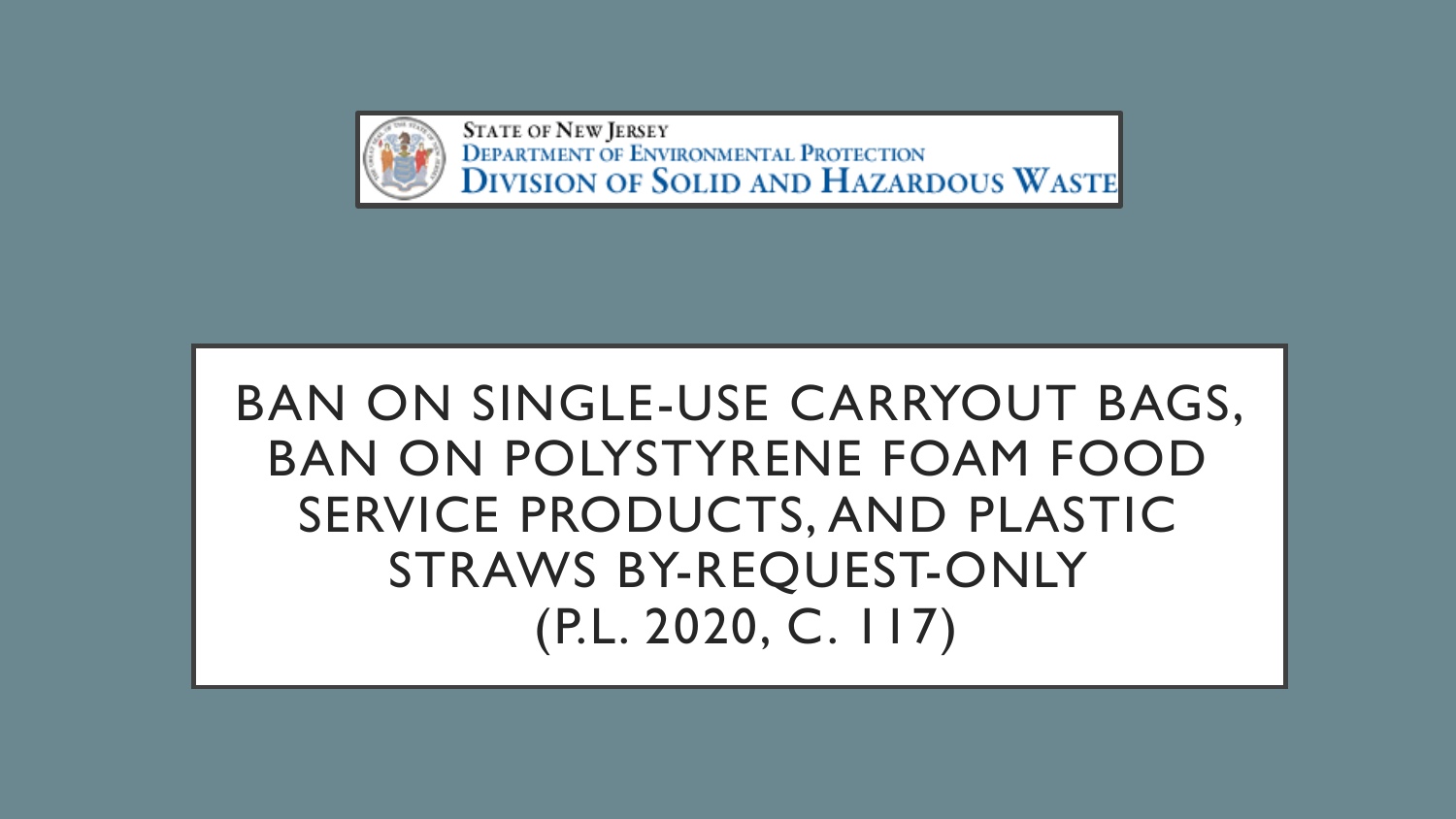## BAN ON SINGLE-USE CARRYOUT BAGS

- Beginning May 4, 2022, the law prohibits all Stores (including retail), Food Service Businesses, and Grocery Stores from selling to, or providing their customers with, single-use plastic carryout bags
	- A "single-use plastic carryout bag" is a carryout bag made of plastic that is not a reusable carry out bag as defined by the law
- In addition, Grocery Stores larger than 2,500 square feet may not provide or sell single-use paper carryout bags, and instead may provide or sell only reusable carryout bags
	- A "single-use paper carryout bag" is a carryout bag made of paper that is not a reusable carryout bag as defined by the law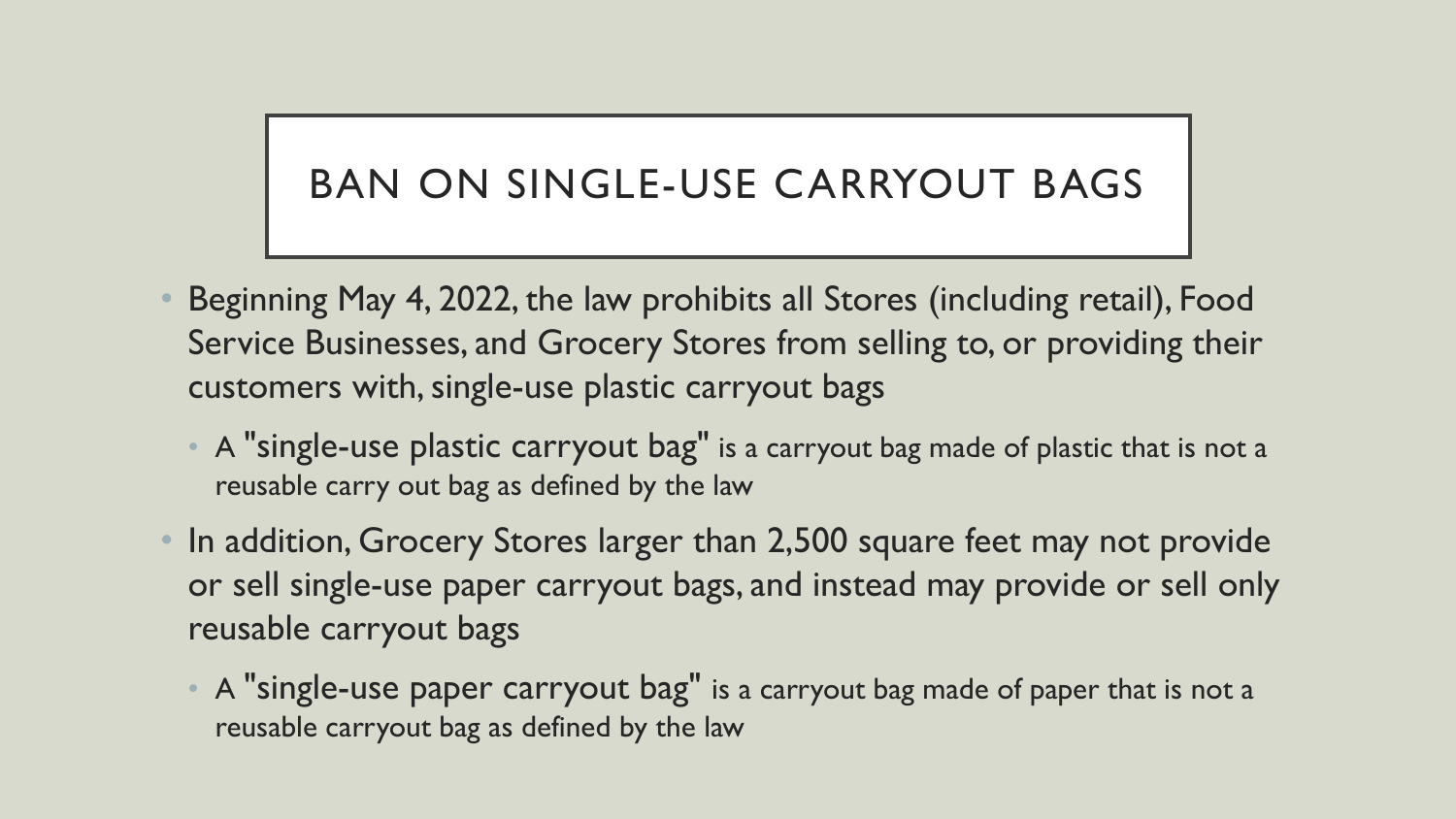#### STORES THIS BAN APPLIES TO

- The single-use plastic bag ban applies to a "Store," "Food Service Business," & "Grocery Store"
- The single-use paper bag ban applies to a "Grocery Store"
	- A "Store" is any grocery store, convenience store, liquor store, pharmacy, drug store or other retail establishment
	- A "Food Service Business" sells or provides food for consumption on or off the premises, including establishments such as a restaurant, café, delicatessen, coffee shop, convenience store, grocery store, vending truck or cart, food truck, movie theater, or business or institutional cafeteria, including those operated by a government entity
	- A "Grocery Store" is a self-service retail establishment that occupies at least 2,500 square feet and sells household foodstuffs for off-site consumption
		- It does not include an establishment that handles only pre-packaged food that does not require time or temperature controls for food safety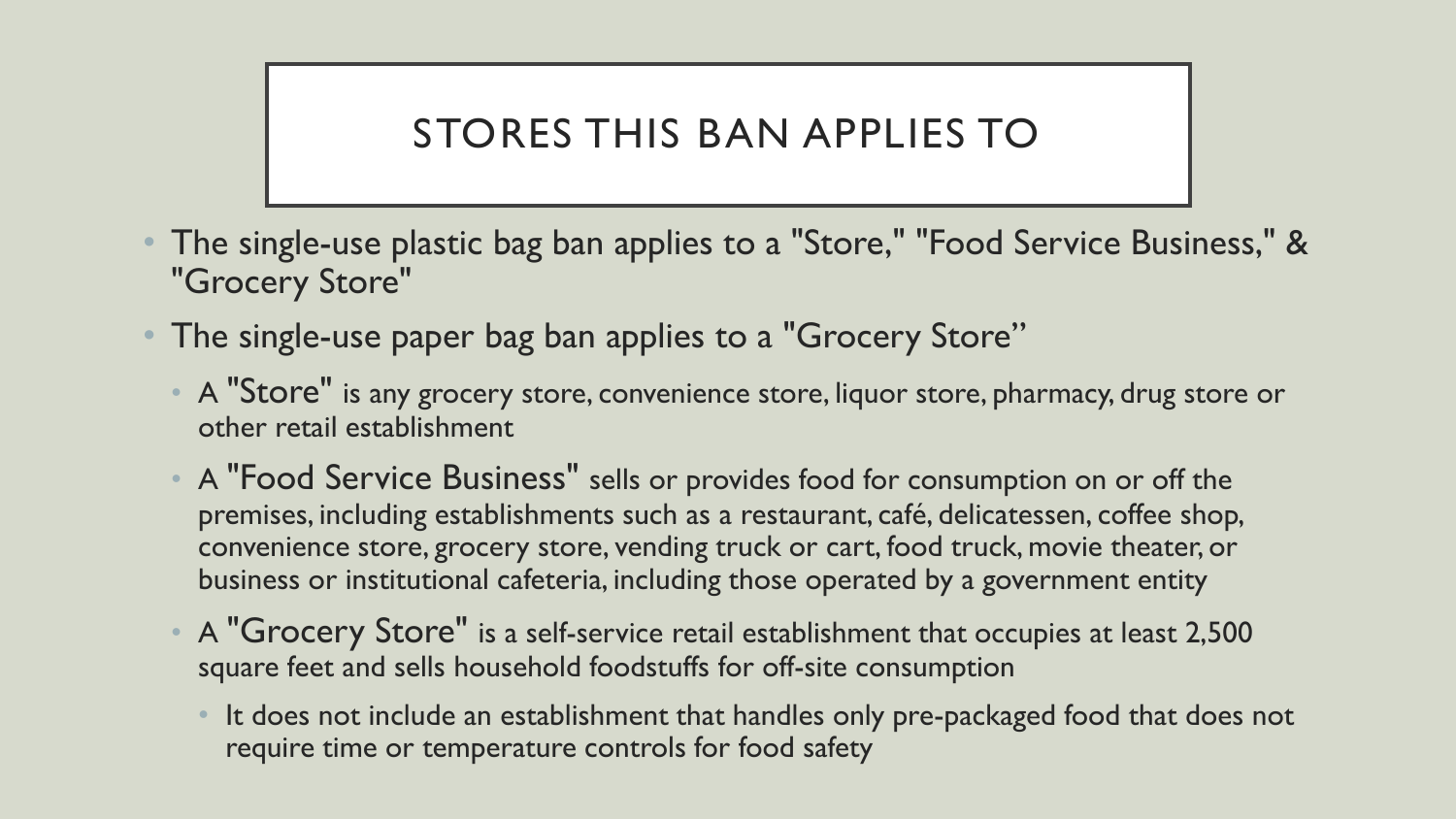## REUSABLE CARRYOUT BAGS

- A "reusable carryout bag" must:
	- Be made of polypropylene fabric, PET nonwoven fabric, nylon, cloth, hemp product, or other washable fabric

-And-

- Have stitched handles
	- Traditional or ultrasonic stitching
	- Adhesive handles do NOT qualify

-And-

- Be designed and manufactured for multiple reuses
	- Minimum 125 uses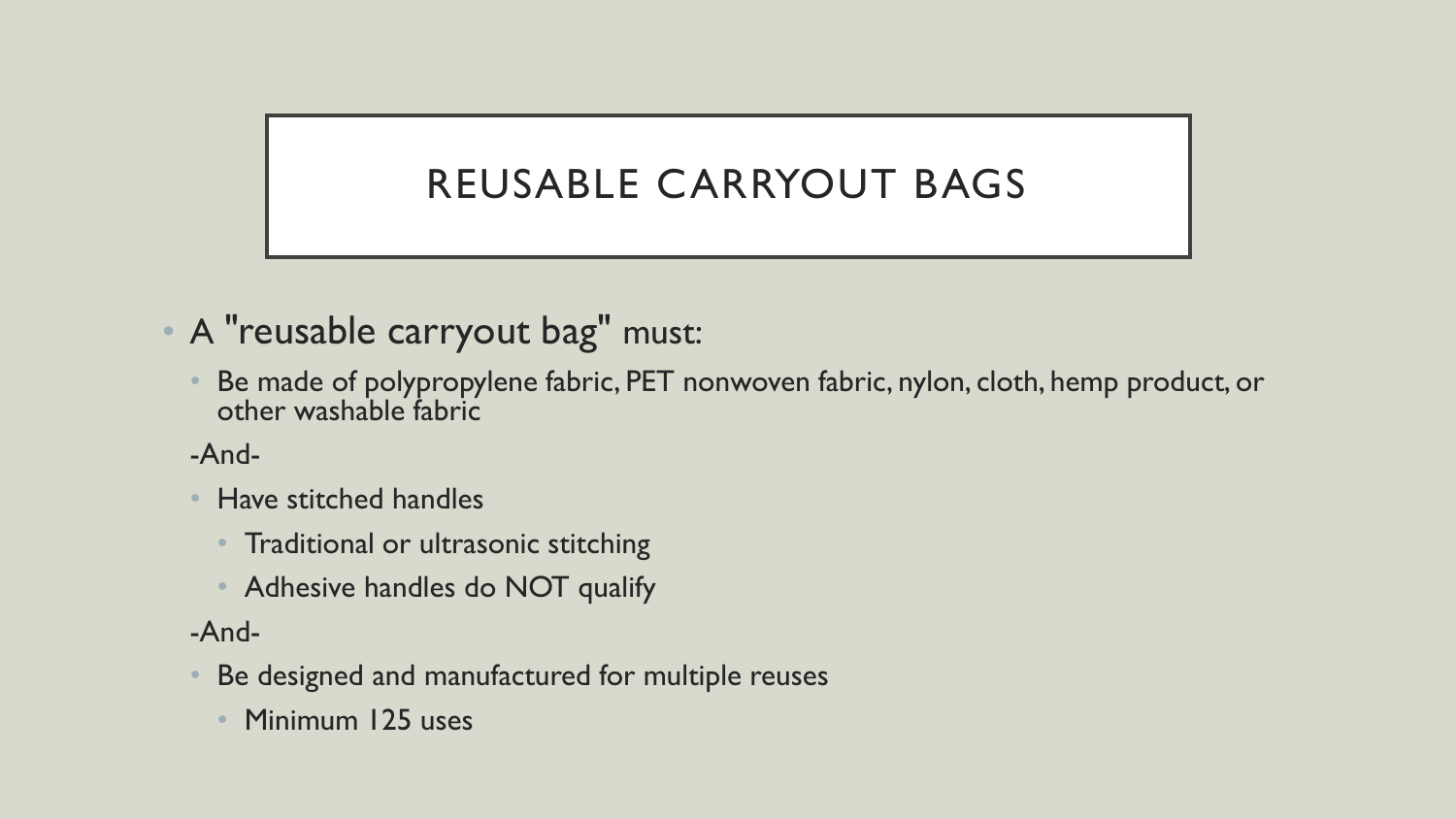## SINGLE-USE BAG EXEMPTIONS

- A bag used solely to:
	- Contain or wrap uncooked meat, fish, or poultry
	- Package loose items such as fruits, vegetables, nuts, coffee, grains, baked goods, candy, greeting cards, flowers, bulk food, or small hardware items
	- Contain live animals, such as fish or insects sold in a pet store
	- Contain food sliced or prepared to order, including soup or hot food
- A laundry, dry cleaning, or garment bag
- A bag provided by a pharmacy to carry prescription drugs
- A bag for newspapers
- Any similar bag, as determined by the department pursuant to rule, regulation, or guidance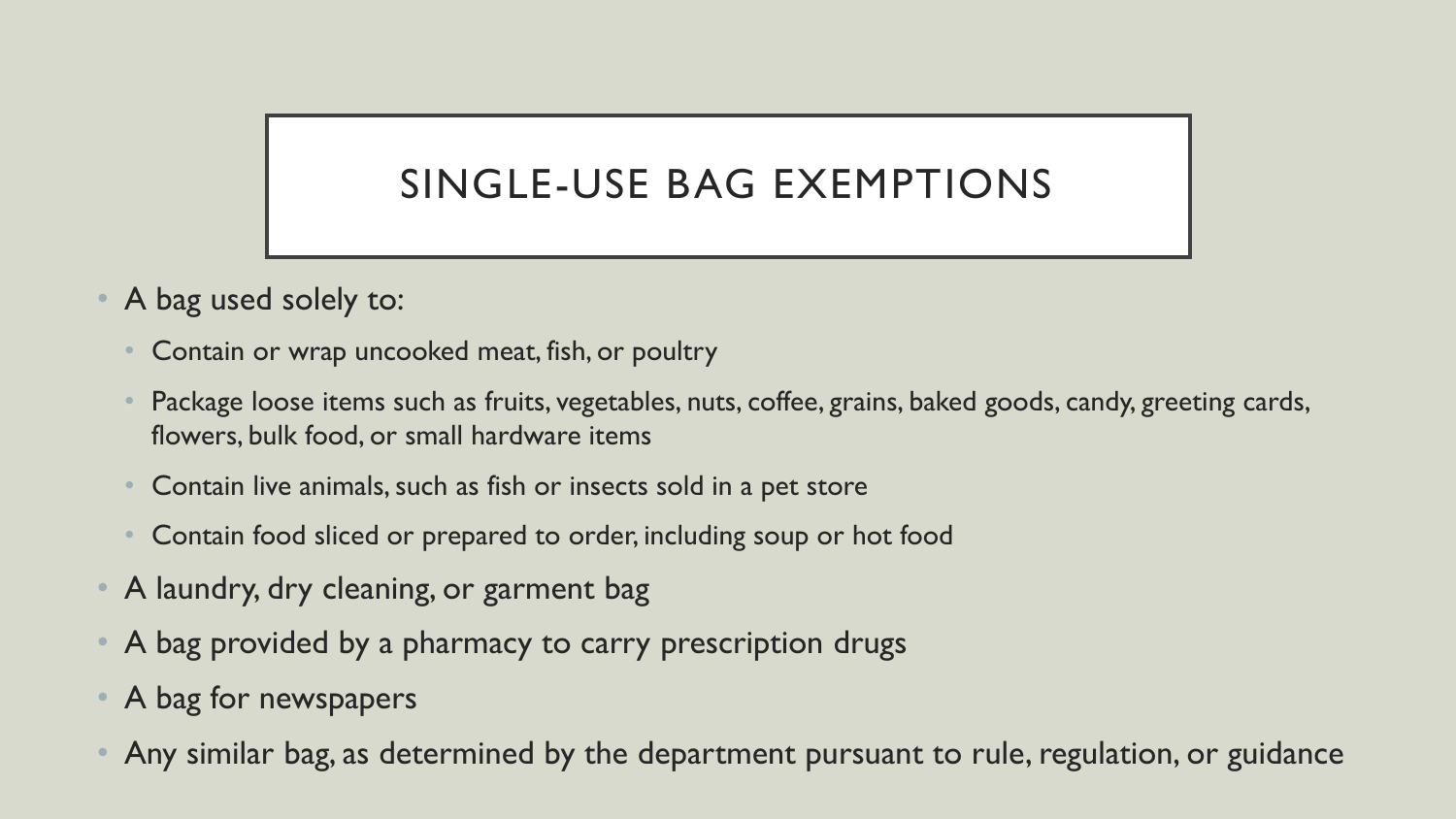#### BAN ON POLYSTYRENE FOAM FOOD SERVICE PRODUCTS

- Beginning May 4, 2022, the law prohibits all persons and food service businesses from selling/offering for sale any polystyrene foam food service product and prohibits all food service businesses from selling/providing any food served in a polystyrene foam food service product
- A "polystyrene foam food service product" is defined as a product made, in whole or in part, of polystyrene foam that is used for selling or providing a food or beverage and includes but is not limited to a food container, plate, hot or cold beverage cup, meat or vegetable tray, cutlery, or egg carton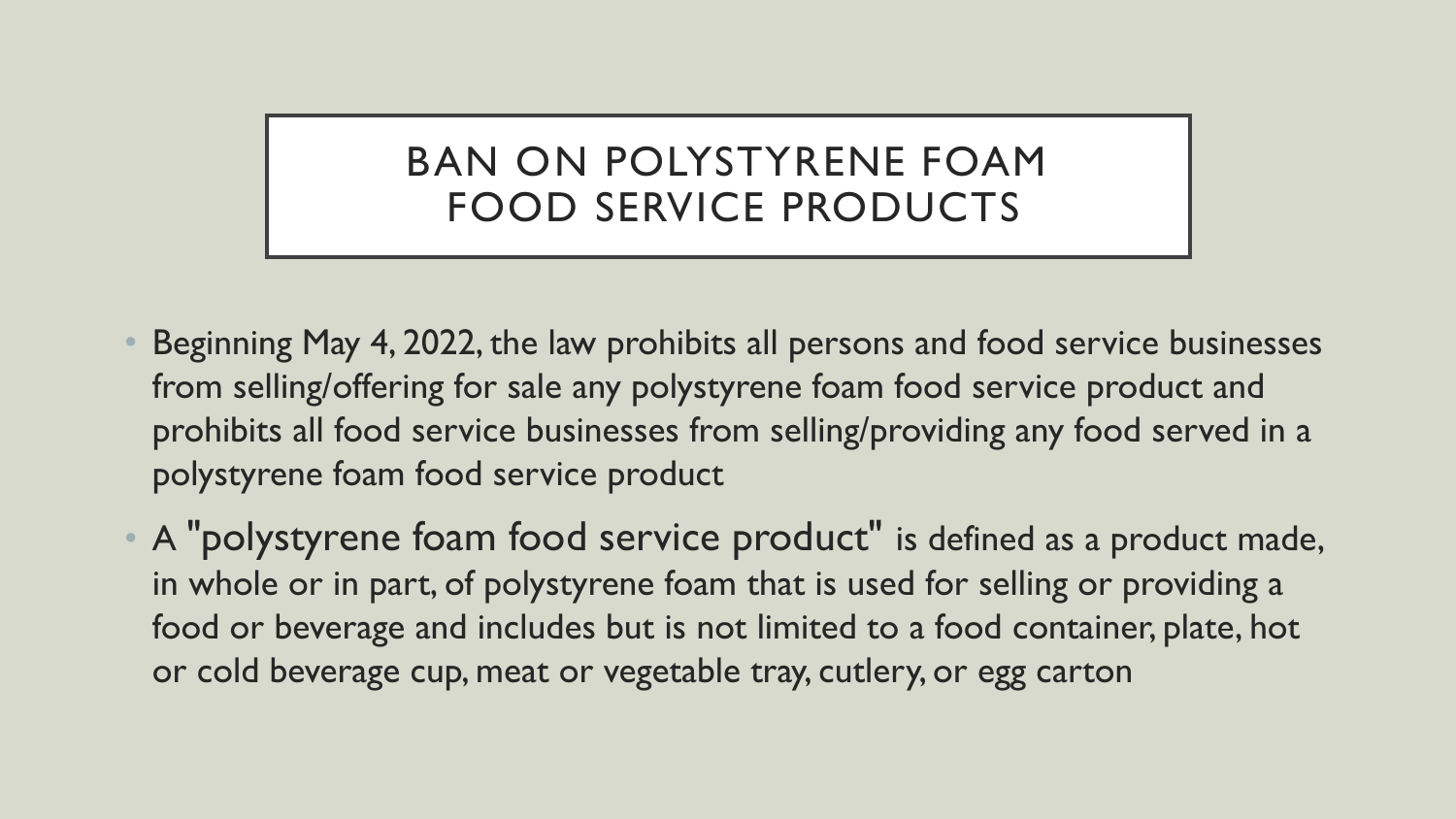## POLYSTYRENE PRODUCT EXEMPTIONS UNTIL MAY 4, 2024

- Disposable, long-handled polystyrene foam soda spoons when required and used for thick drinks
- Portion cups of two ounces or less, if used for hot foods or foods requiring lids
- Meat and fish trays for raw or butchered meat, including poultry, or fish that is sold from a refrigerator or similar retail appliance
- Any food product pre-packaged by the manufacturer with a polystyrene foam food service product
- Any other polystyrene foam food service product as determined necessary by the DEP
- The DEP may extend any of these exemptions for additional periods not to exceed one year. These extensions will only be considered upon receipt of written documentation that there is no cost-effective and readily available alternative for the item
- Any extended exemptions will automatically expire after one year, but the DEP may extend any such exemptions beyond one year upon receipt of further documentation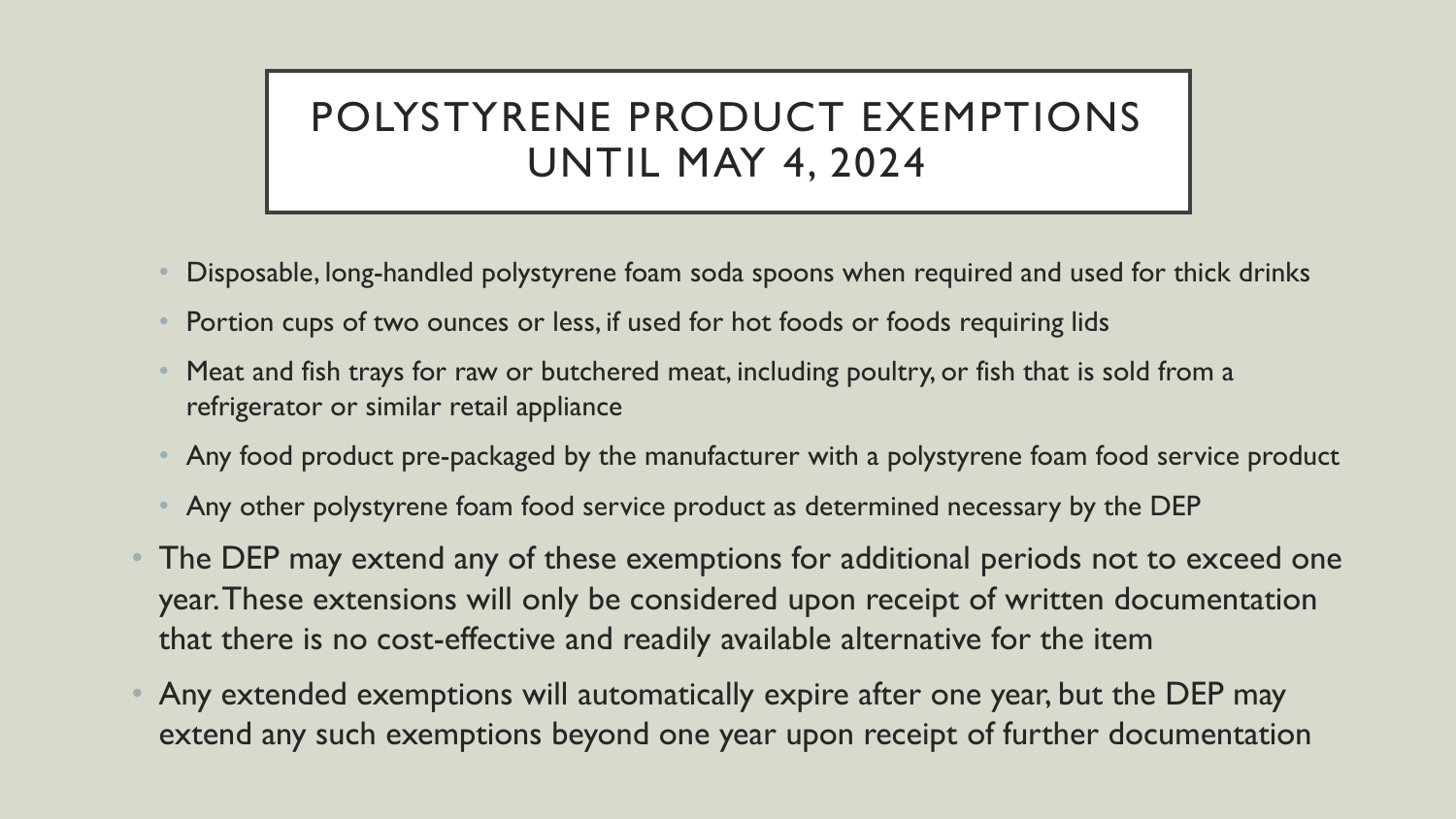#### WAIVERS FOR POLYSTYRENE FOAM FOOD SERVICE PRODUCTS

- A waiver may be requested for a polystyrene foam food service product or food in a polystyrene foam food service product for a period not to exceed one year upon a determination that one of the following situations are met:
	- There is no feasible and commercially available alternative for a specific polystyrene foam food service product
	- The person or business has less than \$500,000 in gross annual income and there is no reasonably affordable, commercially-available alternative to the polystyrene foam food service product
- These waivers must be approved in writing by the DEP. Waivers may be extended by the DEP for periods not to exceed one year upon written documentation submitted on the forms prescribed by the DEP
- Waivers are different than exemptions. Waivers can be requested for any polystyrene foam food service product or food in a polystyrene foam food service product if the criteria apply
- <https://www.nj.gov/dep/plastic-ban-law/docs/bag-ban-waiver-and-cover-letter.pdf>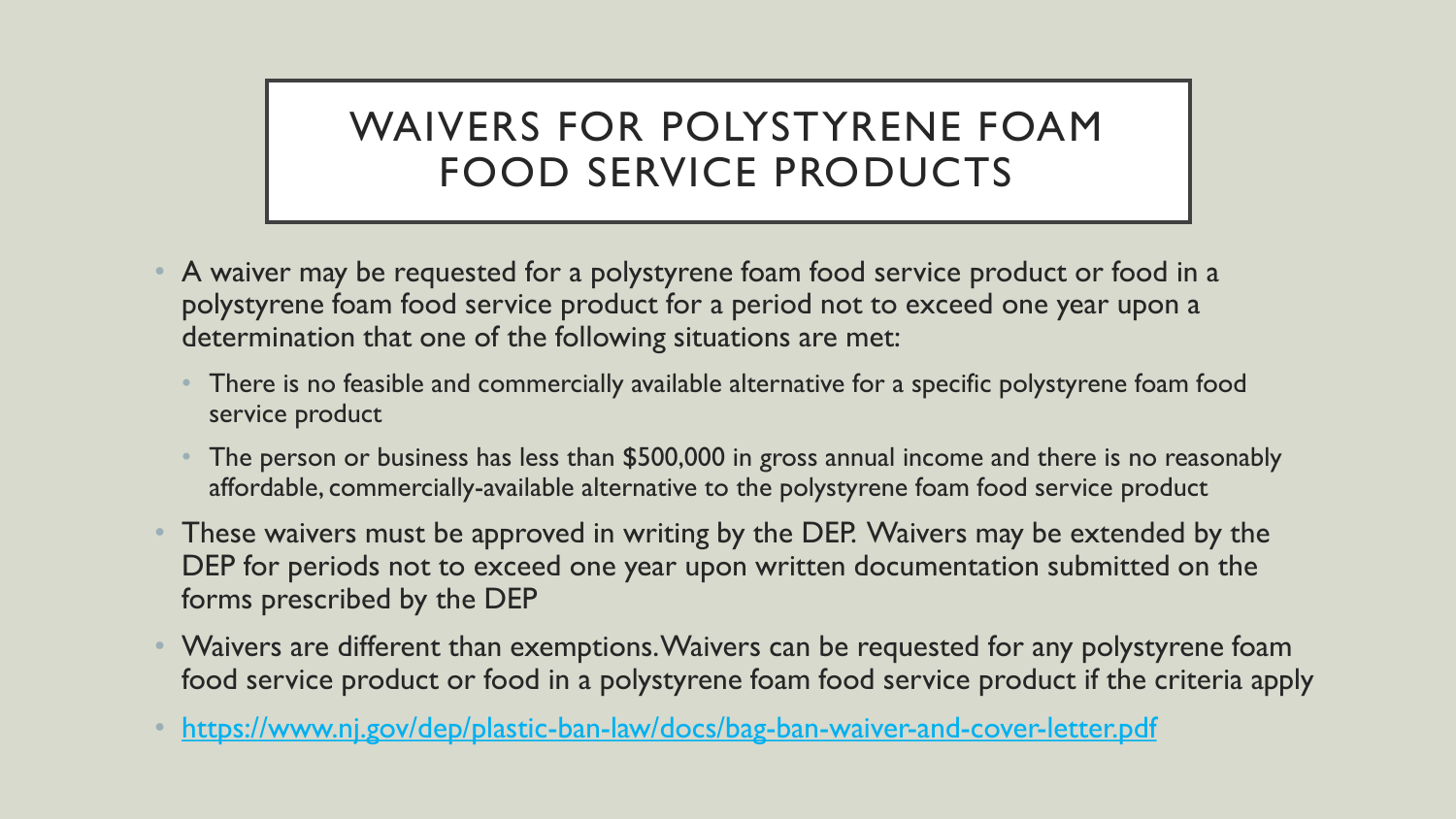#### REQUIREMENTS FOR SINGLE-USE PLASTIC STRAWS

- Beginning on November 4, 2021, food service businesses shall only provide a single-use plastic straw to a customer upon request by the customer
- Food service businesses are required to keep an adequate supply of single-use plastic straws
- Stores may continue to sell packages of single-use plastic straws and provide/sell a beverage pre-packaged by the manufacturer with a singleuse plastic straw, i.e., juice boxes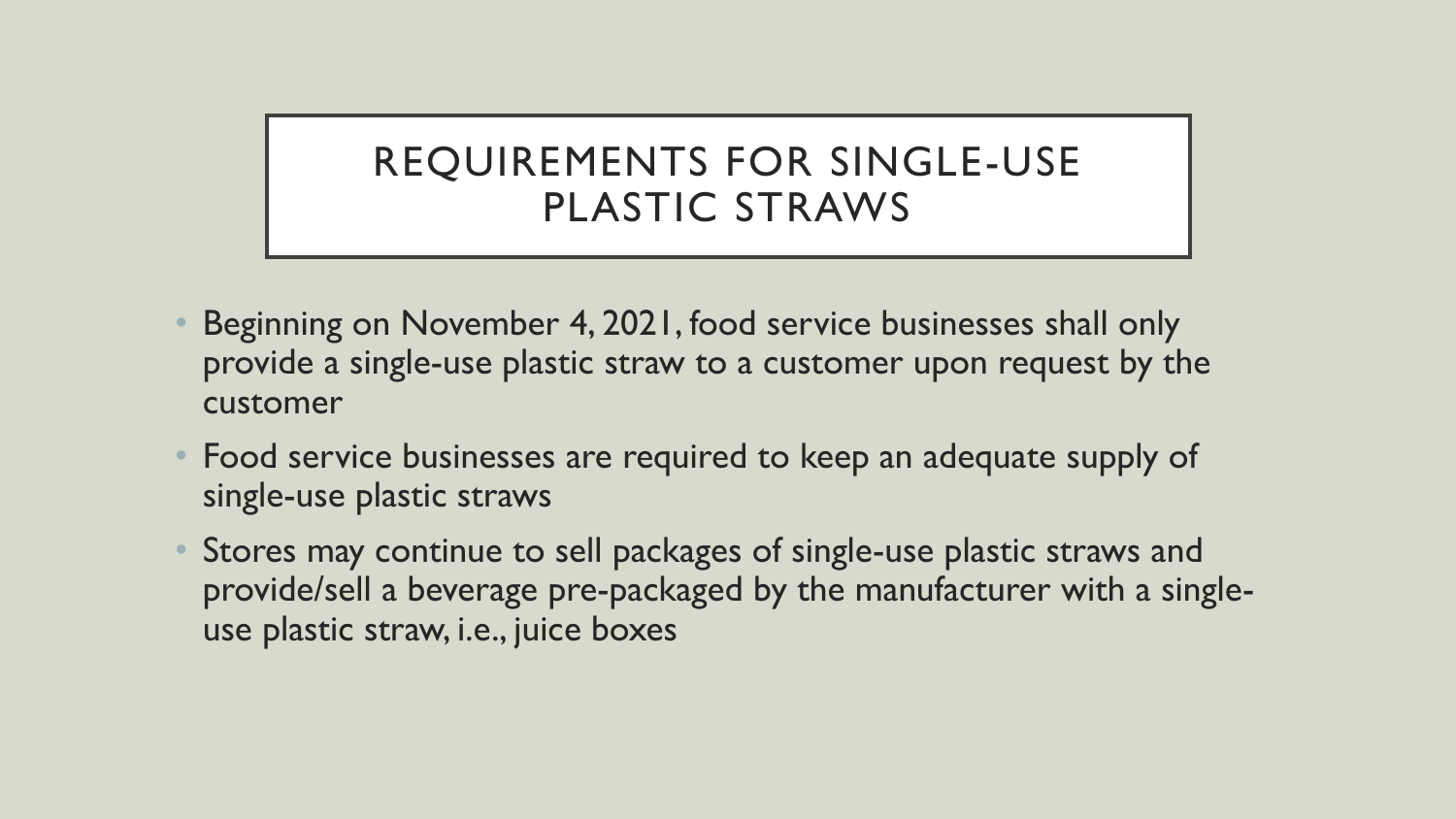### PREVIOUS BANS

- The new law supersedes and pre-empts all municipal and county rules, regulations, codes, or ordinances concerning the regulation or prohibition of single-use plastic or paper carryout bags, polystyrene foam food service products and single-use plastic straws
- Every store or entity in New Jersey that is subject to the statewide law must comply with its requirements, regardless of where the store is located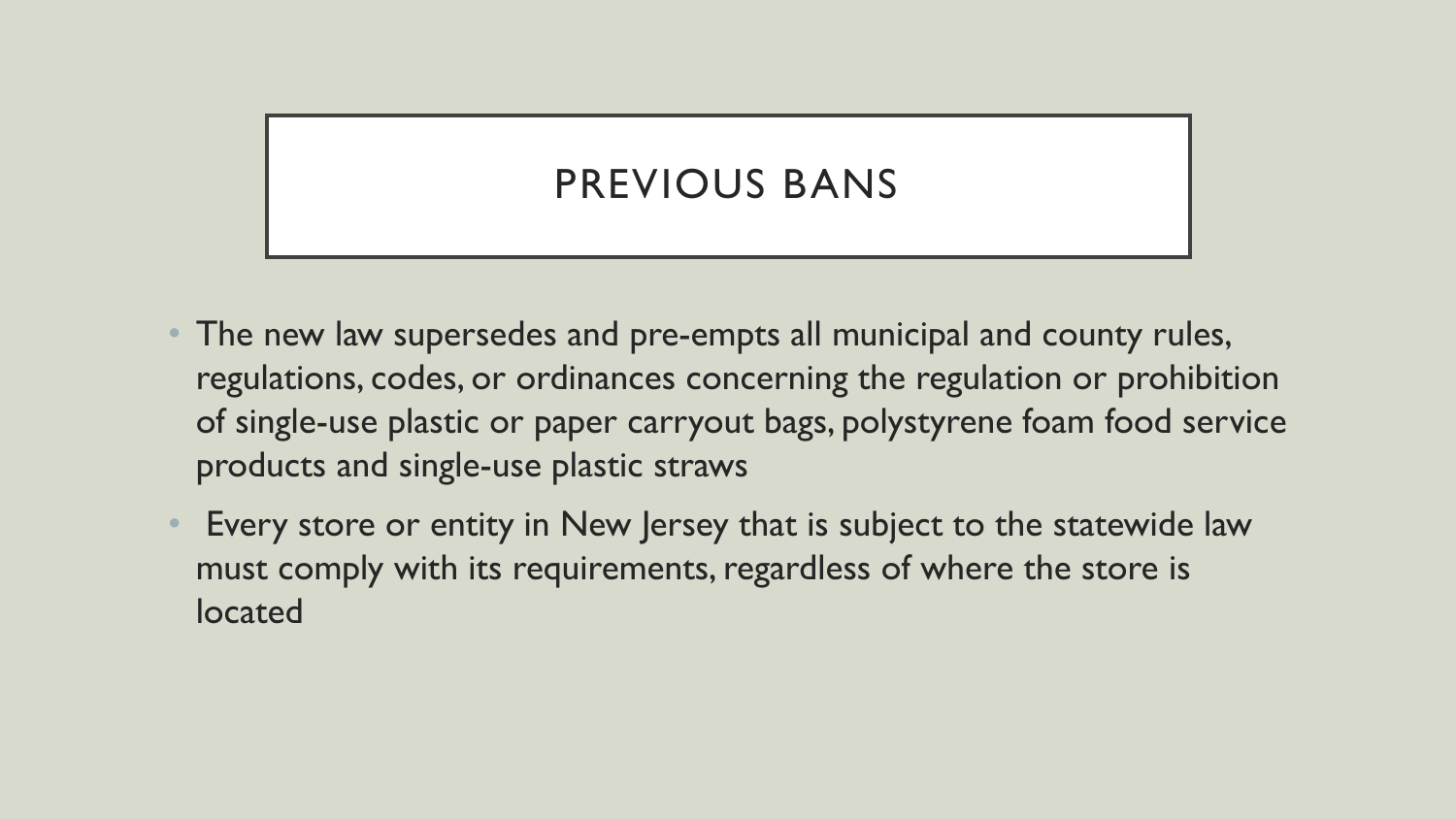## TIMELINE

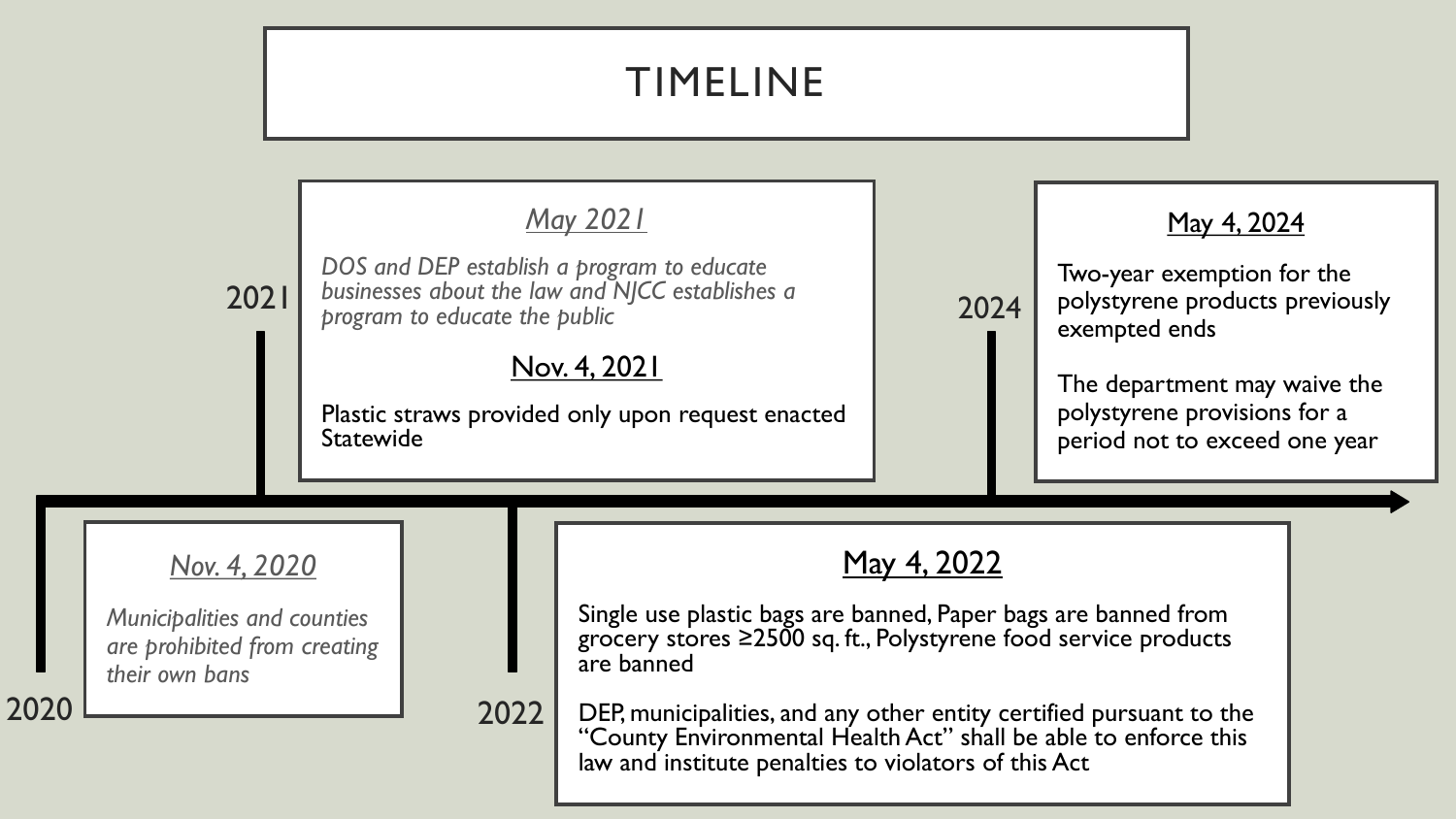## BUSINESSES IMPACTED

| <b>Business Type</b>     | <b>Plastic Bag Banned</b> Paper Bag Banned |   | <b>Polystyrene</b><br><b>Banned</b> | <b>Plastic Straws by</b><br><b>Request</b> |
|--------------------------|--------------------------------------------|---|-------------------------------------|--------------------------------------------|
| Restaurant               | X                                          |   | X                                   | X                                          |
| Café                     | X                                          |   | X                                   | X                                          |
| Delicatessen             | X                                          |   | X                                   | X                                          |
| Grocery≥2500 sq. ft.     | X                                          | X | X                                   |                                            |
| Grocery<2500 sq. ft.     | X                                          |   | X                                   |                                            |
| Coffee Shop              | X                                          |   | X                                   | X                                          |
| <b>Convenience Store</b> | X                                          |   | X                                   | $\boldsymbol{\mathsf{X}}$                  |
| Vending Truck or Cart    | X                                          |   | X                                   | X                                          |
| <b>Food Truck</b>        | X                                          |   | X                                   | X                                          |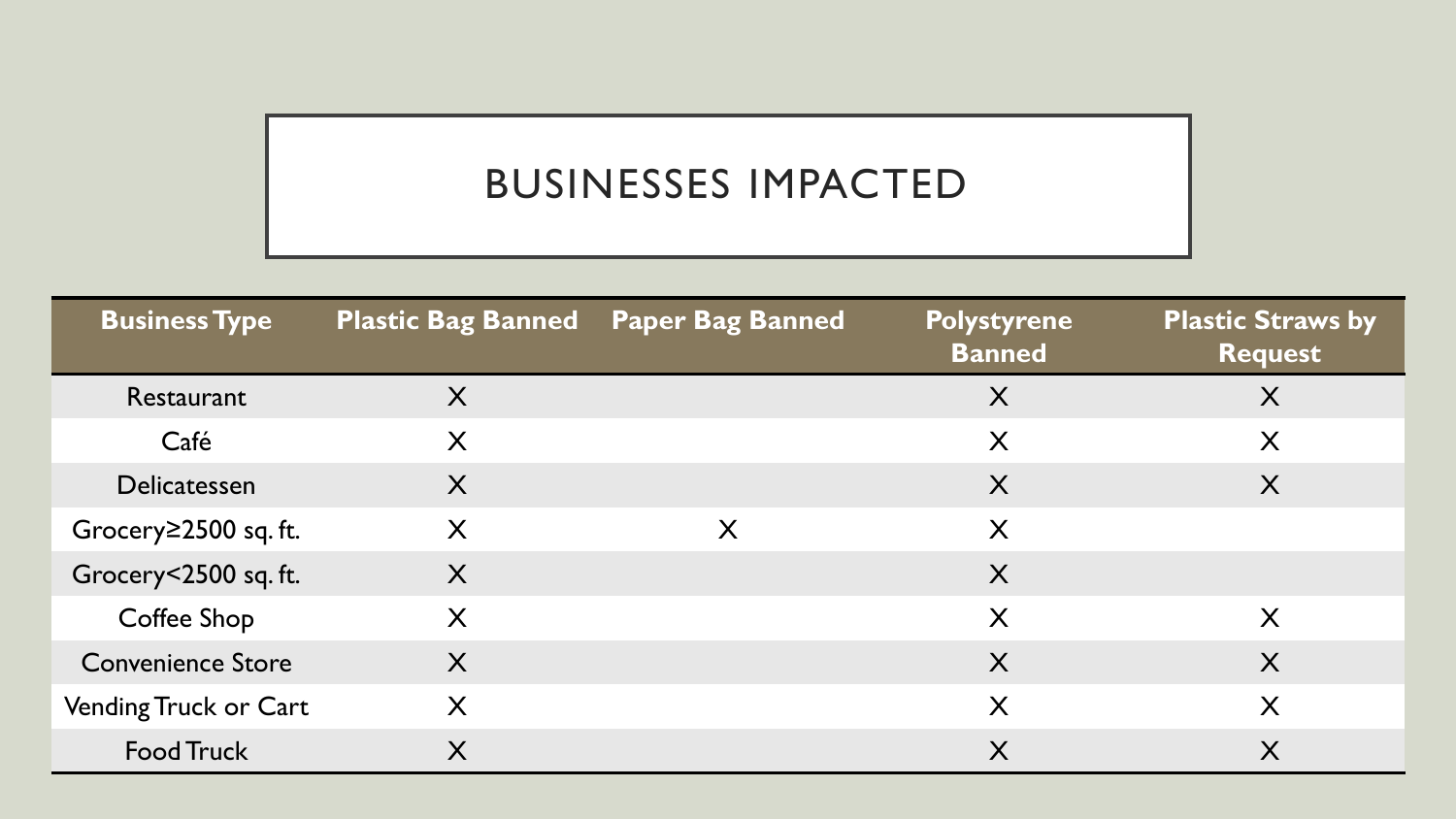## BUSINESSES IMPACTED (CONT.)

| <b>Business Type</b>                                 | <b>Plastic Bag Banned</b> | <b>Paper Bag Banned Polystyrene Banned</b> | <b>Plastic Straws by</b><br><b>Request</b> |
|------------------------------------------------------|---------------------------|--------------------------------------------|--------------------------------------------|
| <b>Movie Theater</b>                                 | X                         | X                                          | $\sf X$                                    |
| <b>Business or</b><br><b>Institutional Cafeteria</b> | X                         | X                                          | X                                          |
| Pharmacy                                             | X                         | X                                          |                                            |
| Non-profit that<br>handles food                      | X                         | X                                          | X                                          |
| Non-profit that does<br>not handle food              | X                         | X                                          |                                            |
| <b>Liquor Store</b>                                  | X                         | X                                          |                                            |
| <b>Drug Store</b>                                    | X                         | X                                          |                                            |
| <b>Retail Store</b>                                  | X                         | X                                          |                                            |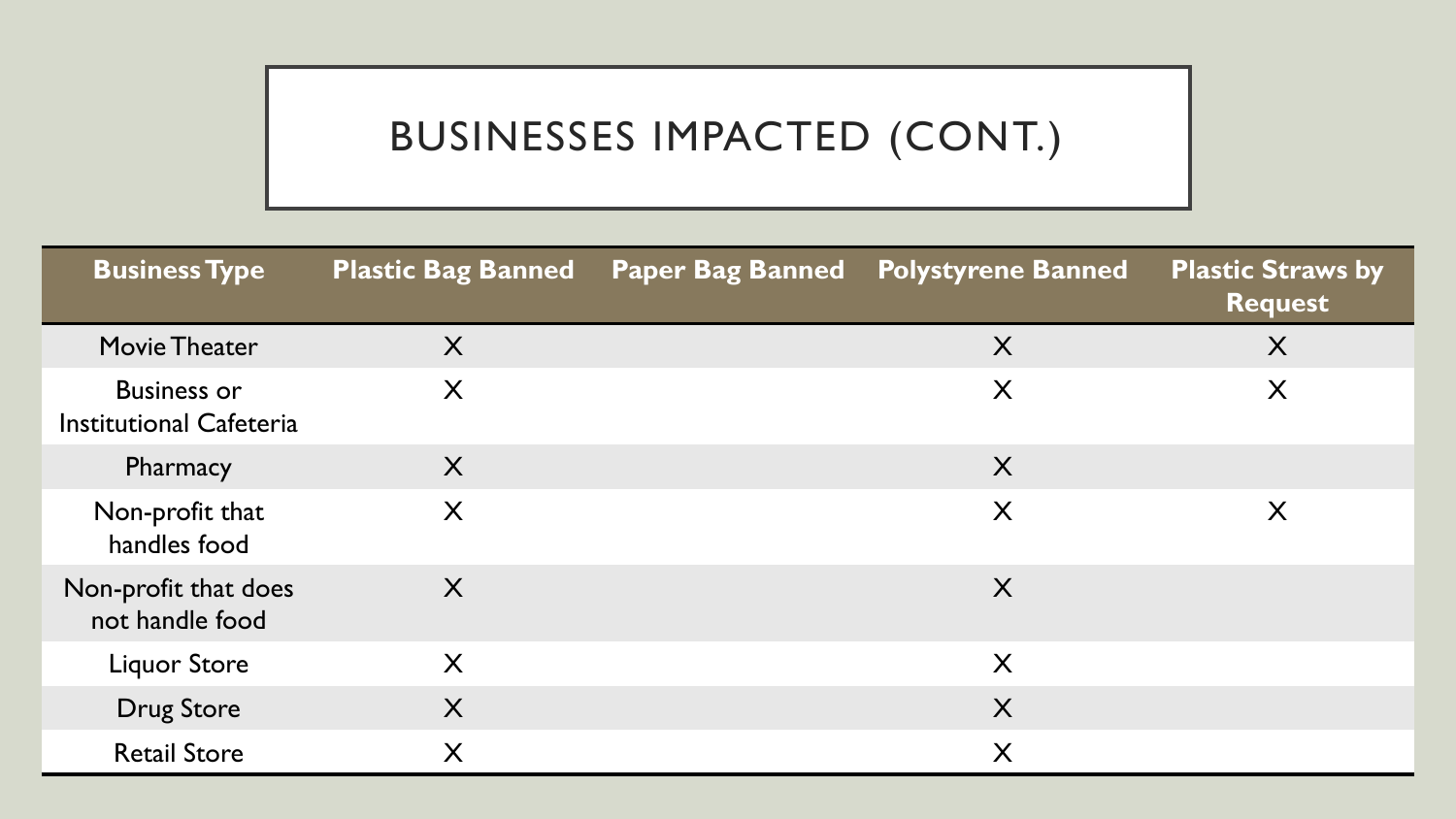## ENFORCEMENT

- The Department of Environmental Protection, municipalities, and any entity certified by the "County Environmental Health Act" have the authority to enforce the single-use plastic and paper carryout bag and polystyrene foam food service product provisions of the law
- The Department of Health enforces the plastic straw provision of the law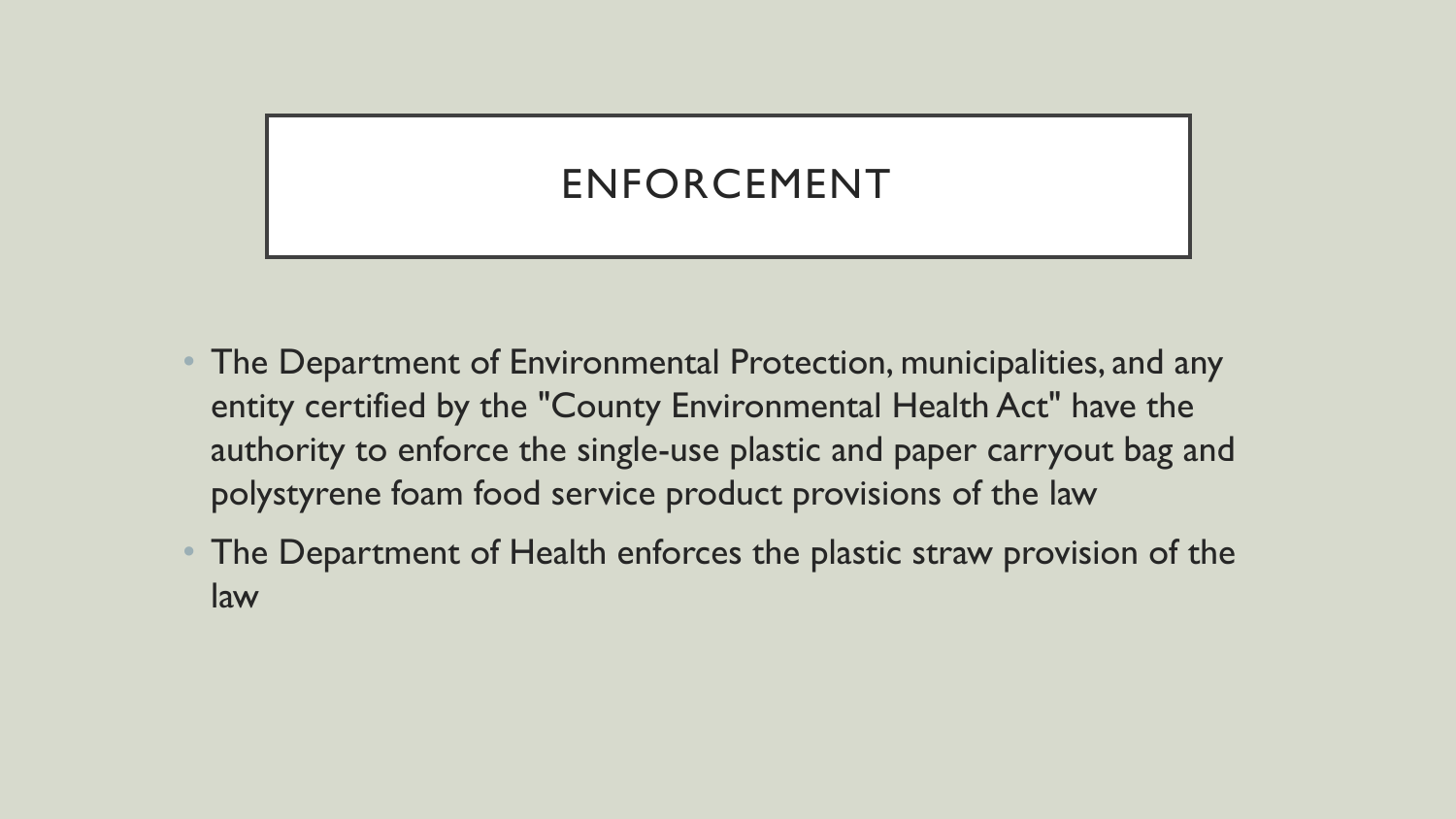### PENALTIES FOR NON-COMPLIANCE

- A person or entity that violates the law will be warned for a 1st offense
	- fined up to  $$1,000$  per day for the 2<sup>nd</sup> offense
	- fined up to \$5,000 per day for the  $3<sup>rd</sup>$  and subsequent violations
- Violations of a continuing nature constitute an additional, separate, and distinct offense for each day that is deemed a violation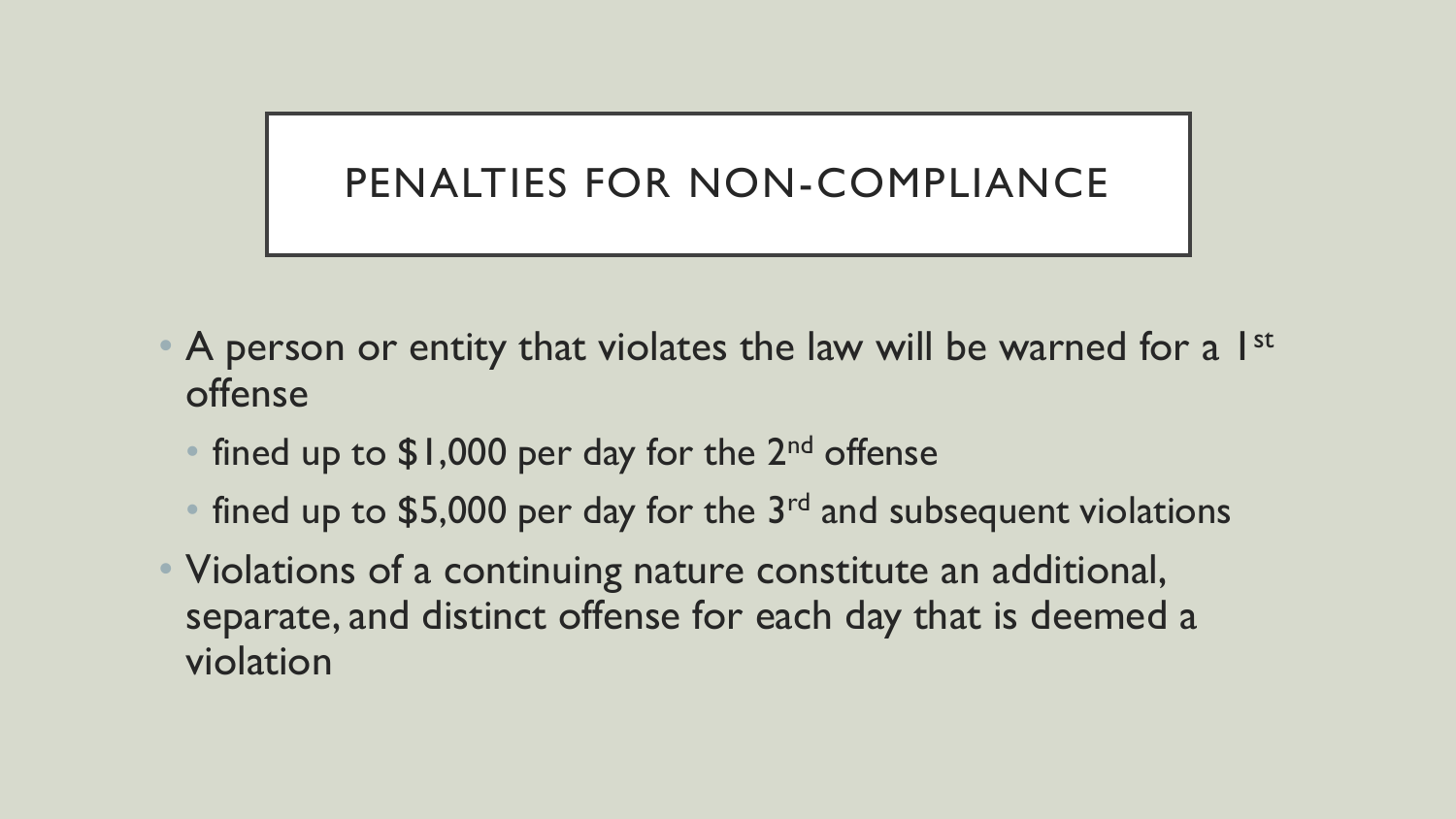# FAOS

- Do reusable carryout bags need to be made with a minimum recycled content to be allowable?
	- There is no minimum recycled requirement for reusable carryout bags (or any included product) in this law. However, the use of recycled content in all allowable bags is encouraged
- Can the public use their own bags at the store that don't qualify as reusable carryout bags under the law?
	- Yes, the definition for reusable carryout bag only applies to the bags that stores and businesses are allowed to provide or sell to customers.
- Can I still buy packages of paper bags and lawn bags at the store?
	- Yes, the law does not prohibit the sale of packages of paper bags and lawn bags from all Stores and Grocery Stores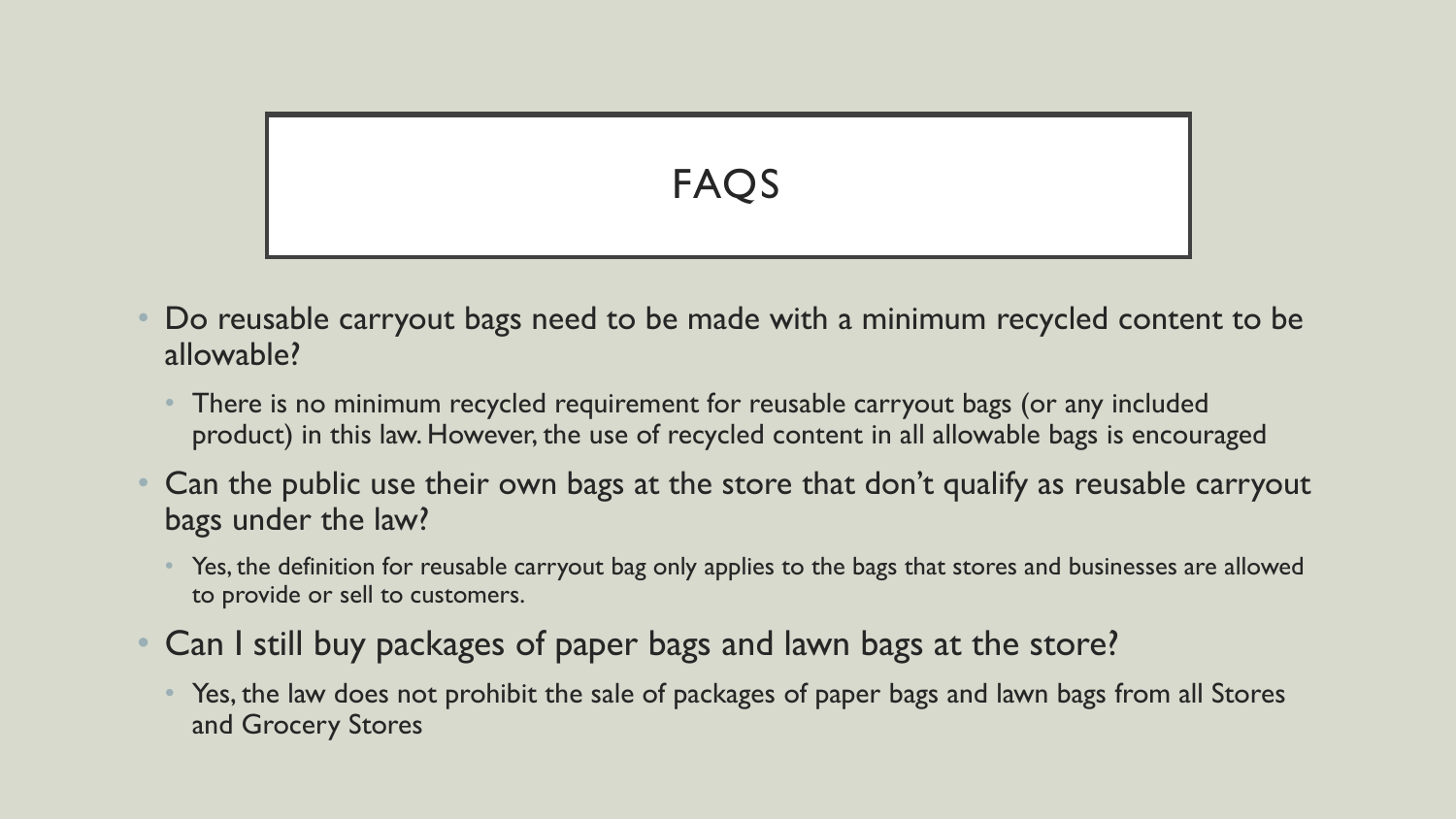# FAQS (CONT.)

- Are garbage bags included as part of the single-use bag ban?
	- No, only single-use carryout bags are included in the portion of the law. Trash bags continue to be allowable to purchase in stores.
- Where can a business find assistance?
	- The NJBAC assists businesses and will post updates to the law on the https://business.nj.gov website as they become available. There is a Live Chat "Ask Our NJ Business Experts" feature on this website that fields business questions. The Live Chat is available Monday-Friday, from 8 am to 5 pm.